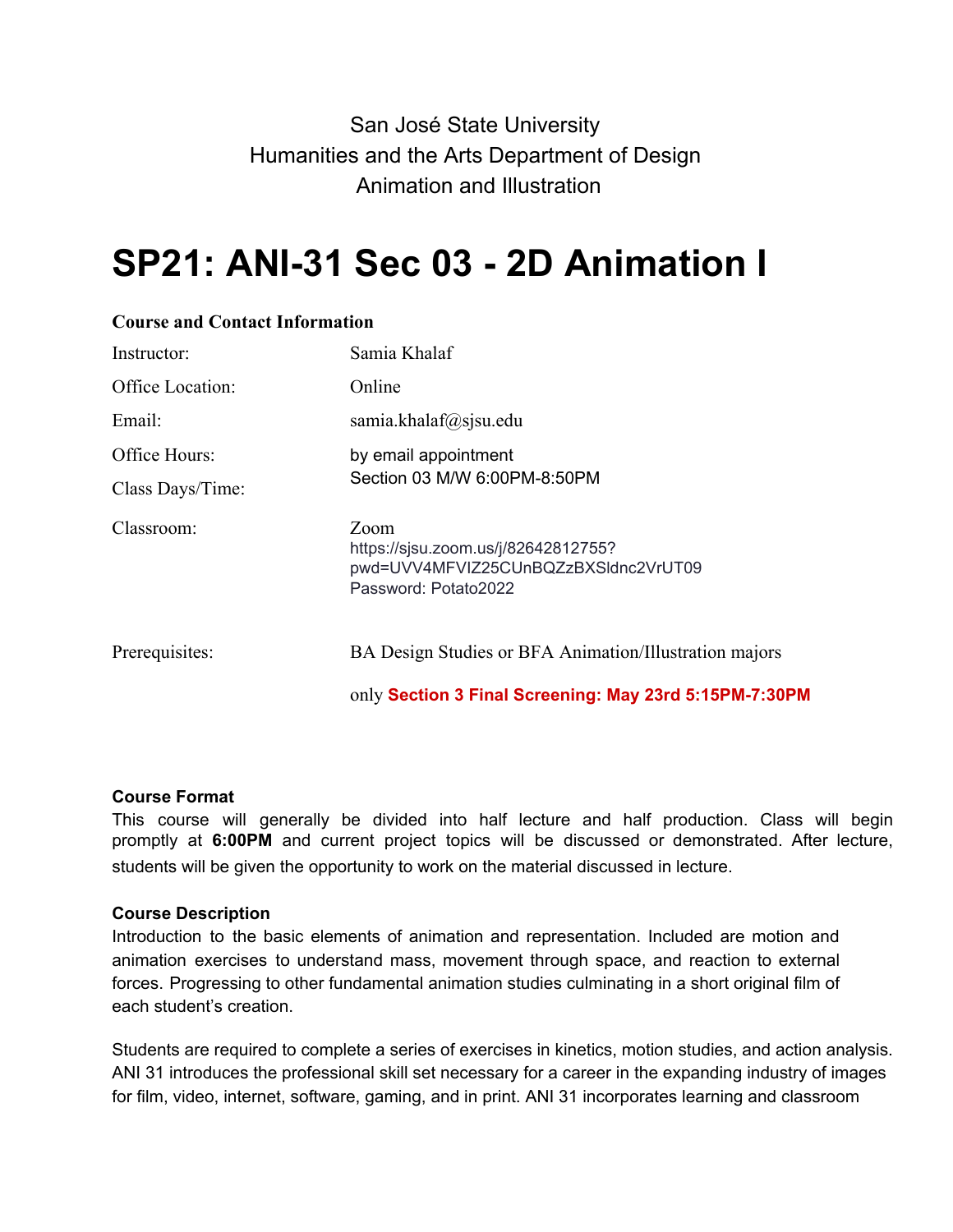strategies not used in most academic environments. Successful students will find it necessary to be self motivated and fully engaged in the material as well as demonstrate competent drawing skills, understand action analysis, and grasp the fundamental principles of physics and animation. Students will be expected to meet criteria established by the instructor, both their class peers and by industry professionals.

#### **Course Learning Outcomes**

By the end of this course, students will be able to:

• Identify the principles/elements of animation; Squash & Stretch, Anticipation, Staging, Follow Through & Overlapping Action, Secondary Action, Exaggeration, Solid Drawing, Appeal, Slowing In & Out, Arcs, Paths of Action, Volumes, Twinning, Strobing, and **Silhouetting** 

- Incorporate the principles of animation into their animation projects
- Begin to convey convincing weight, timing, and attitude in their performances.
- Put the process of key pose, straight ahead, and in between animation into application

#### **Required Texts/Readings**

*The Animator's Survival Kit*, Richard Williams, ISBN: 0-571-20228-4

#### **Other Readings**

(and by no means complete- this is only a starting point)

*Disney Animation: The Illusion of Life,* Frank Thomas and Ollie Johnson ISBN 0-7868-6070-7

*Drawn to Life: 20 Golden Years of Disney Master Classes: Volume 1&2* by Walt Stanchfield *Character Animation Crash Course!* Eric Goldberg ISBN **-** 1879505975

*Layout and Design*, Brian Lemay *Advanced Layout and Design*, Brian Lemay

*How to Draw Cartoon Animation*, Preston Blair

*The Nobel Approach; Maurice Nobel and the Zen of Animation Design, Tod Polson*

*The Animator's Workbook*, Tony White *Edward Muyerbridge Complete Human and Animal Locomotion, Vol I, II, III*

*Timing For Animation, Harold Whitaker and John Halas*

*That's All Folks, The Art of Warner Bros., Steve Schneider 50 Greatest Cartoons,*

*Jerry Beck Atlas of Human Anatomy for the Artist,*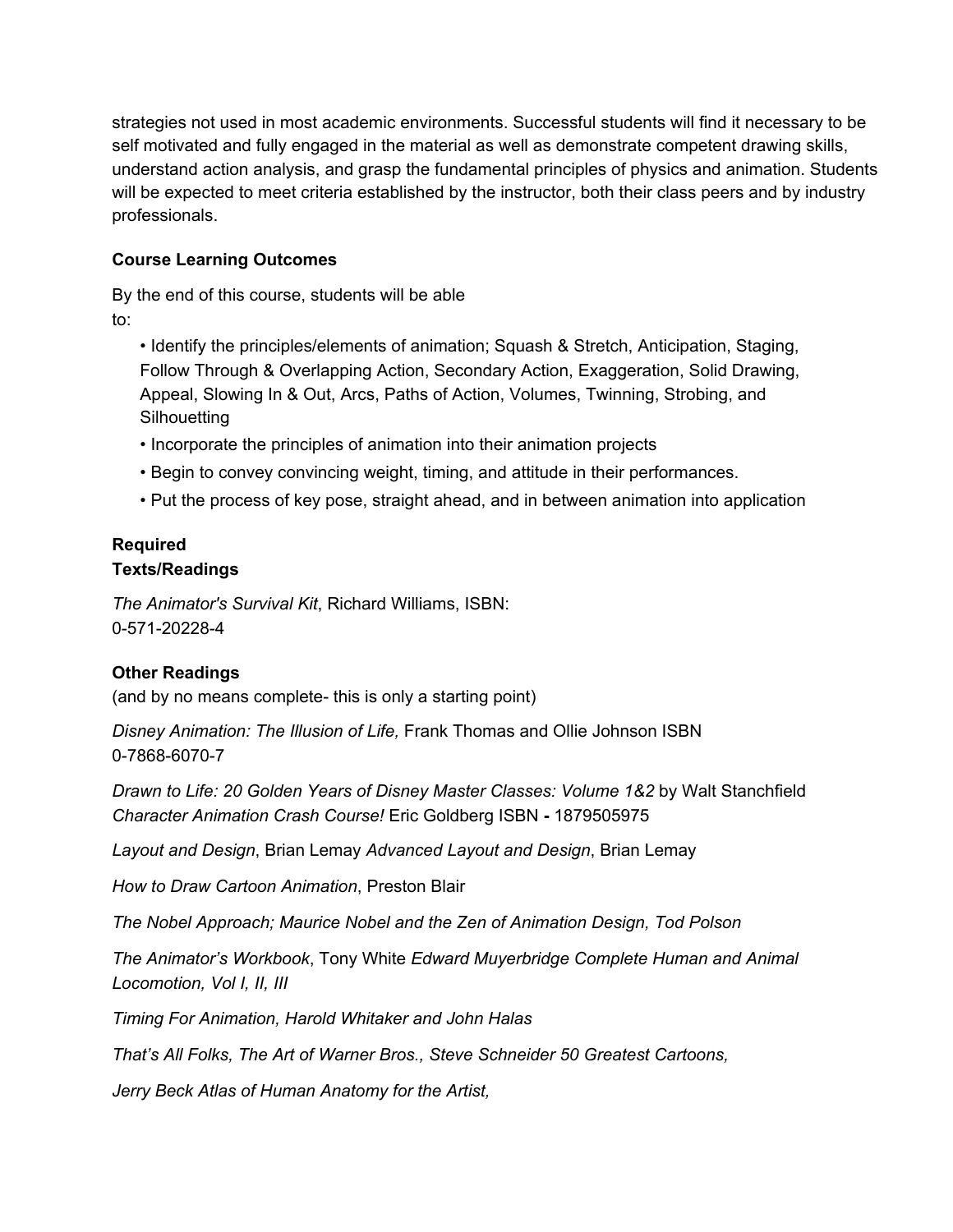*Steven Rogers Peck Sketching on Location,*

*Glenn Vilppu Vilppu Drawing Manual, Glen Vilppu, ISBN 1-892053-03-9 http://vilppu.com*

*Acting for Animators, Ed Hooks, ISBN 0-325-00580-x*

#### **Technology requirements / equipment / material**

Students will be required to use camera and mic enabled CPU or laptop with a tablet such as a Wacom Intuos Pro. <https://www.wacom.com/en-us/products/pen-tablets/wacom-intuos-pro> These tools will be used to run the Adobe Suite available free to SJSU students. <https://www.sjsu.edu/ecampus/teaching-tools/adobe/students/index.html> Students will need access to the internet to access Zoom meetings, post their work to Google Drive, send and receive emails and announcements.

#### **Animation Links**

- http://www.awn.com
- http://www.animationmeat.com
- www.animationmagazine.net
- http://www.animationarchive.org
- http://www.frederator.com
- http://cartoonmodern.blogsome.com
- [http://www.cartoonbrew.com](http://www.cartoonbrew.com/)
- <http://www.penciltestdepot.com/>
- <http://thinkinganimation.com/>
- http://livinglineslibrary

Library Liaison Monika Lehman, liaison to Design monika.lehman@sjsu.edu 408.808.2657

#### **Grades and class status can be checked at any time during the semester by making an appointment during office hours.**

A series of animation assignments, in-class exercises, in-progress grade checks, and weekly drawings will be assigned throughout the semester. A "B" grade will be awarded to submissions successfully exhibiting the assigned animation principles or criteria for the given project.

All animation assignments and weekly drawings must be posted to the class server **one hour before class** for grading. In-class assignments and in-progress grades will be submitted during class. All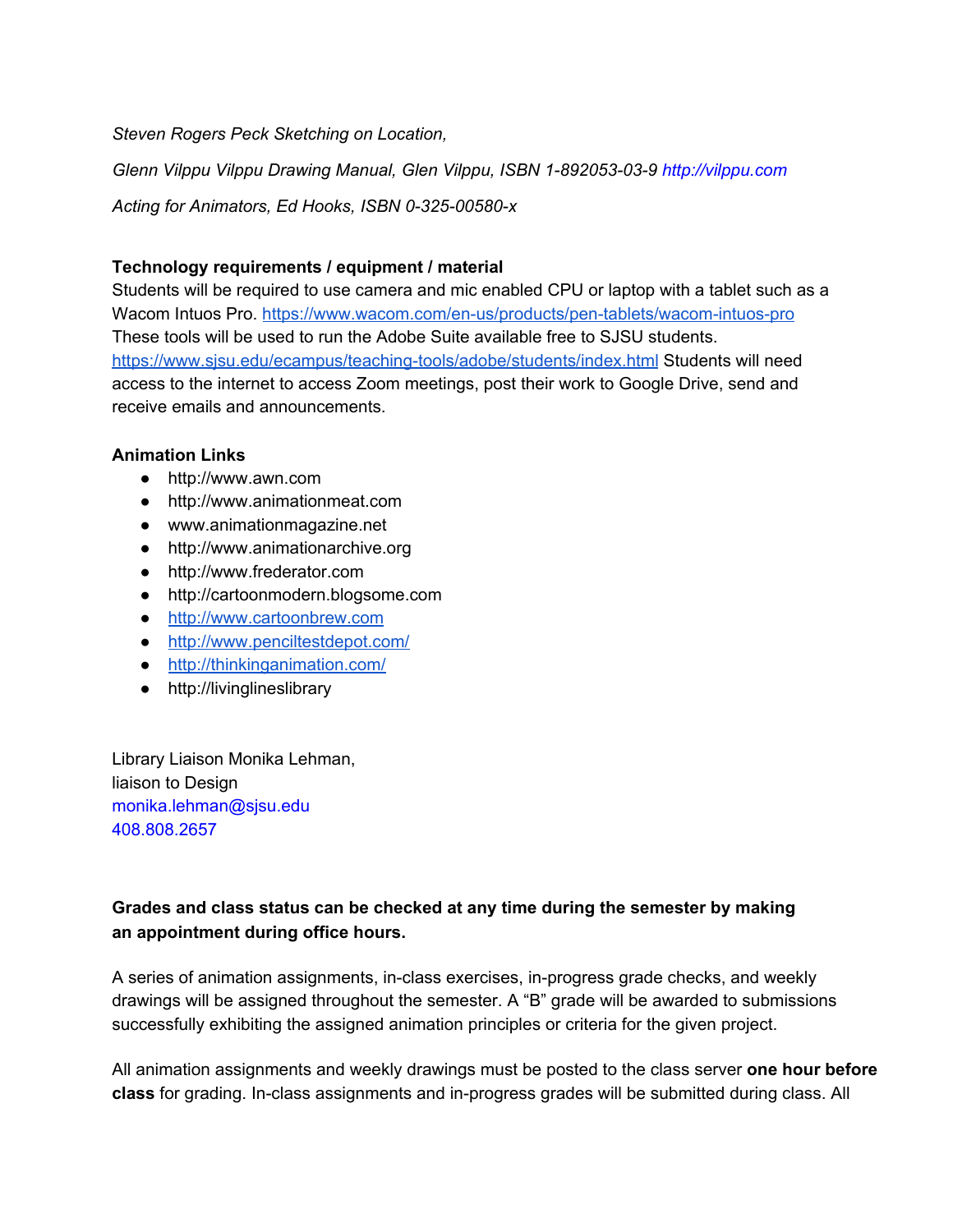animation work must be exported as .mov files. Students are responsible for previewing the animation file before posting to the server to ensure it plays correctly across platforms.

#### **FAILURE TO FOLLOW DIRECTIONS WILL RESULT IN NO CREDIT**

# **Labeling Work Folders** Formatted "LastName\_FirstName" ex: "Smith\_John"

#### **Animation Tests**

Formatted "Last name\_First name\_Test Name" ex. Smith\_John\_Brick Drop Quicktime .mov file, H264 compression When required, reference (Quicktime, H264 compression) & planning must be posted

**Film Assignments** Formatted "Last name\_First name\_Assignment Name" ex: Smith\_John\_Animatic

#### **Drawing Submissions**

Formatted "Last name\_First name\_Subject Name" ex: Smith\_John\_Eye Studies

Must meet minimum number of studies Must be 8.5" x 11" scans, 72 dpi, .jpg files Must be clear scans and professionally presented

#### **Grading Information**

Students are responsible for understanding the policies and procedures about add/drop, grade forgiveness, etc. Refer to the current semester's Catalog Policies section at <http://info.sjsu.edu/%20static/catalog/policies.html>

Add/drop deadlines can be found on the current academic calendar web page located at <https://www.sjsu.edu/registrar/calendar/Fall-2020.php>

The Late Drop Policy is available at <https://www.sjsu.edu/aars/policies/latedrops/policy/> Students should be aware of the current deadlines and penalties for dropping classes. Information about the latest changes and news is available at the Advising Hub at <https://www.sjsu.edu/advising/>

Grades will be assigned according to University policy from A through F as outlined in the SJSU catalog. All work must be finished and turned in by deadlines. In keeping with established professional standards any work missing the deadline will receive a failing grade. Students wishing to receive an A grade must turn in all assignments on time and complete excellent work. Students wishing to receive a B grade must turn in all assignments on time and complete above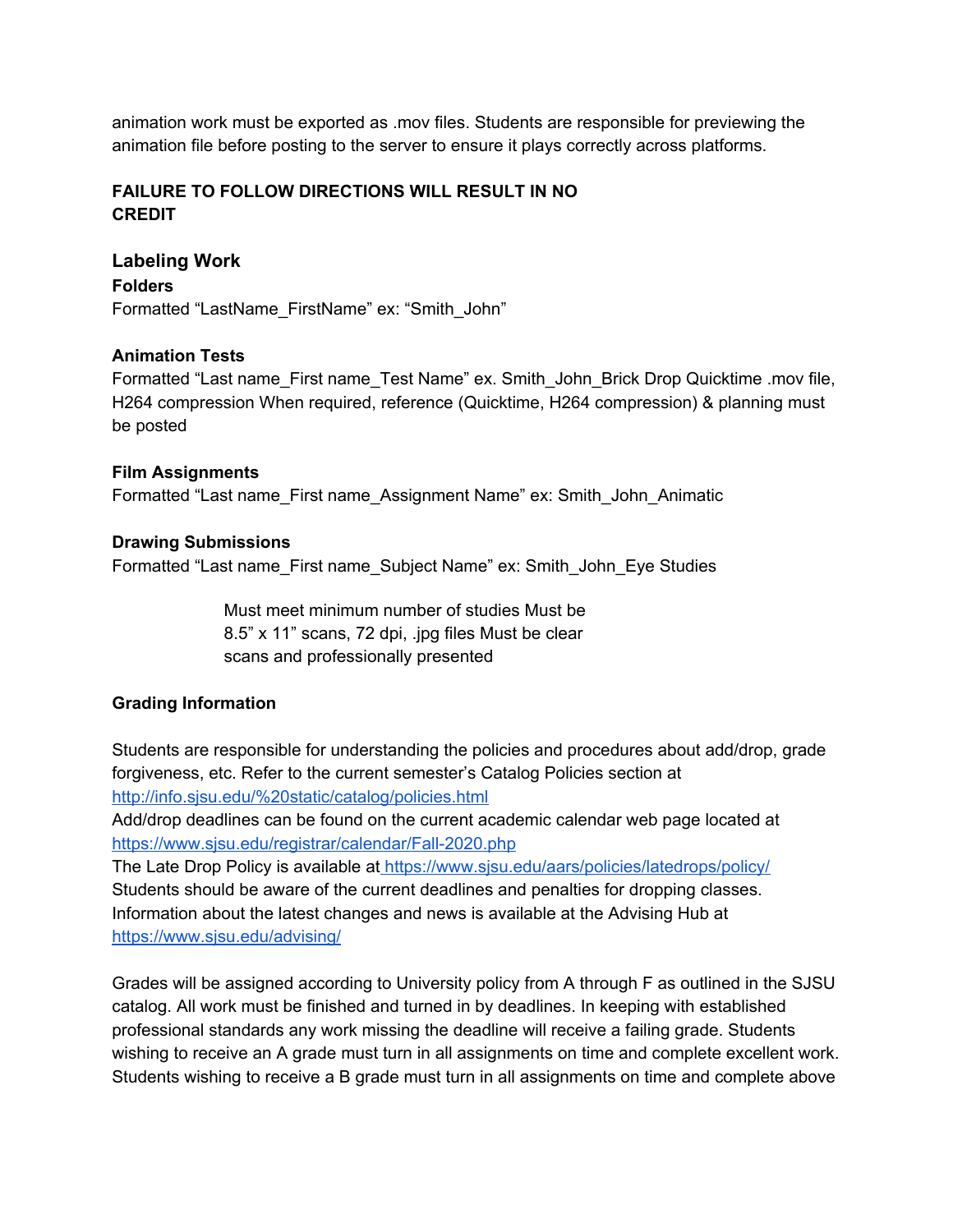average work. Students wishing to receive a C grade must turn in all assignments on time and have average work, etc.

### **LATE WORK WILL NOT BE ACCEPTED**

Arrangements must be made well in advance with the instructor for deadline extensions or none shall be granted. In most instances, the student will still have to turn in the work on time. All emergencies will be dealt with on an individual basis. Students with an unforeseen emergency must be prepared to furnish the appropriate paperwork justifying the absence from the class.

#### **Course Assignment Schedules**

Class deadlines will be assigned in class throughout the semester. Students will be responsible for keeping track of assignments and deadlines.

A plus = 1000 to 970 points  $A = 969$  to 940 points A minus = 939 to 900 points B plus =  $899$  to  $870$  points  $B = 869$  to 840 points B minus = 839 to 800 points C plus =  $799$  to  $770$  points  $C = 769$  to 740 points C minus = 739 to 700 points D plus =  $699$  to  $670$  points  $D = 669$  to 512 points D minus =  $639$  to  $600$  points F = 599 points or lower

#### **LATE WORK WILL NOT BE ACCEPTED**

#### **Classroom Protocol**

The class will meet promptly at 6pm on zoom. Every class will require the students to bring materials for working and/or will be required to present their progress for review. The instructor will discuss this in class. Students are required to keep a class notebook that is separate from an ongoing sketchbook as mentioned above. A series of animation exercises will be assigned. These exercises are the learning foundation of all animation. At the end of the semester, students are expected to demonstrate a complete understanding and execution of these fundamentals before enrolling in ANI 131.

#### **University Policies**

Per [University Policy S16-9 \(https://www.sjsu.edu/senate/docs/S16-9.pdf\),](https://www.sjsu.edu/senate/docs/S16-9.pdf)) relevant information to all courses, such as academic integrity, accommodations, dropping and adding, consent for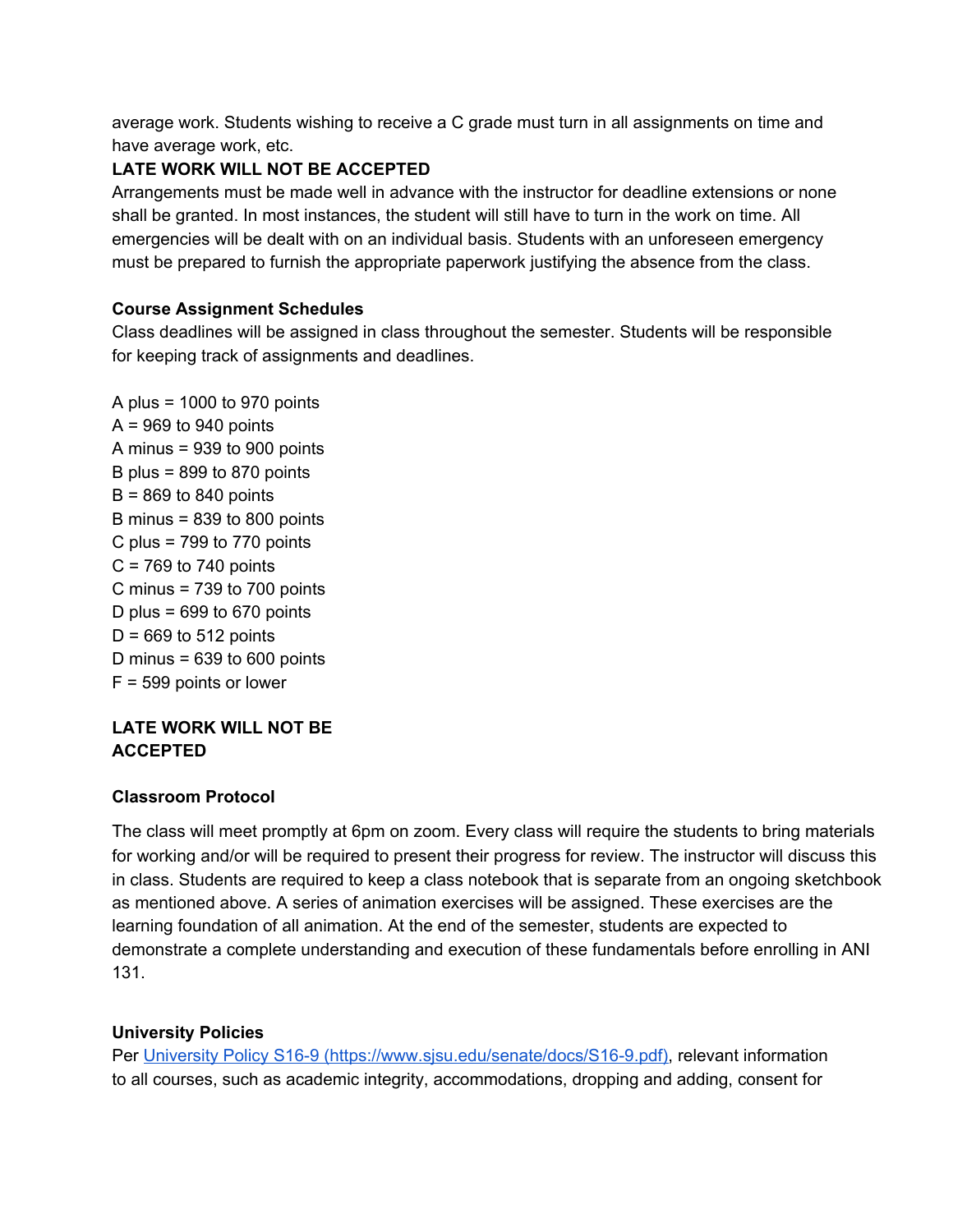recording of class, etc. is available on Office of Graduate and Undergraduate Programs' Syllabus Information web page at <https://www.sjsu.edu/gup/syllabusinfo/>.

# **Rules of Conduct**

1. Be on time. Late arrivals disrupt the class. Don't get stuck in the Waiting Room.

2. Turn off or silence your cell phone or other devices which will cause a distraction to you or the class.

3. Private conversations during lectures and class discussions are not permitted.

4. Mute unless you are asking a question or giving an answer.

5. Carry yourself in a professional manner. Do not log into class meetings in your pajamas or while in your bed. Make yourself presentable.

6. Cancel excess noise. Eliminate beeping smoke detectors, flushing toilets, barking dogs, and other audio distractions.

[https://nerdschalk.com/how-to-enable-noise-cancellation-for-meetings-onzoom/#:~:text=Step%2](https://nerdschalk.com/how-to-enable-noise-cancellation-for-meetings-onzoom/#:~:text=Step%201%3A%20Open%20the%20Zoom%20app%20on%20your%20Android%20or,t) [01%3A%20Open%20the%20Zoom%20app%20on%20your%20Android%20or,t](https://nerdschalk.com/how-to-enable-noise-cancellation-for-meetings-onzoom/#:~:text=Step%201%3A%20Open%20the%20Zoom%20app%20on%20your%20Android%20or,t) [o%20'Use%20Original%20Sound'.](https://nerdschalk.com/how-to-enable-noise-cancellation-for-meetings-onzoom/#:~:text=Step%201%3A%20Open%20the%20Zoom%20app%20on%20your%20Android%20or,t)

7. Keep cameras on during class unless told otherwise. Should you need to step away from your computer for a moment, turn off your camera but be sure to turn it on again when you return. Your participation grade involves participating.

8. Refrain from eating while in class/meeting.

9. Be prepared to share your screen, appropriately.

10. Use a virtual background and hide those dirty dishes piling up behind you.

[https://support.zoom.us/hc/en-us/articles/360045819512-Using-Virtual-Background-in-a-Zoom-](https://support.zoom.us/hc/en-us/articles/360045819512-Using-Virtual-Background-in-a-Zoom-Room)[Room](https://support.zoom.us/hc/en-us/articles/360045819512-Using-Virtual-Background-in-a-Zoom-Room)

# **Email & Group Contact**

Students will be responsible for checking Canvas for class announcements, listed on page one. Class correspondences will be conducted through email.

Click on "Join this Group". If you haven't already done so, please Sign in with Yahoo and then join the group. This will be the forum through which we will establish email contact, post assignment forms, and have access to a calendar of due dates.

Only usernames with your REAL first and last name will be allowed to join.

# **Final Project**

Students will be given assignments and projects which will lead to a final project which will be shown on the Final Screening for the course.

**Section 3 Final Screening: May 24th 7:30 - 9:30am**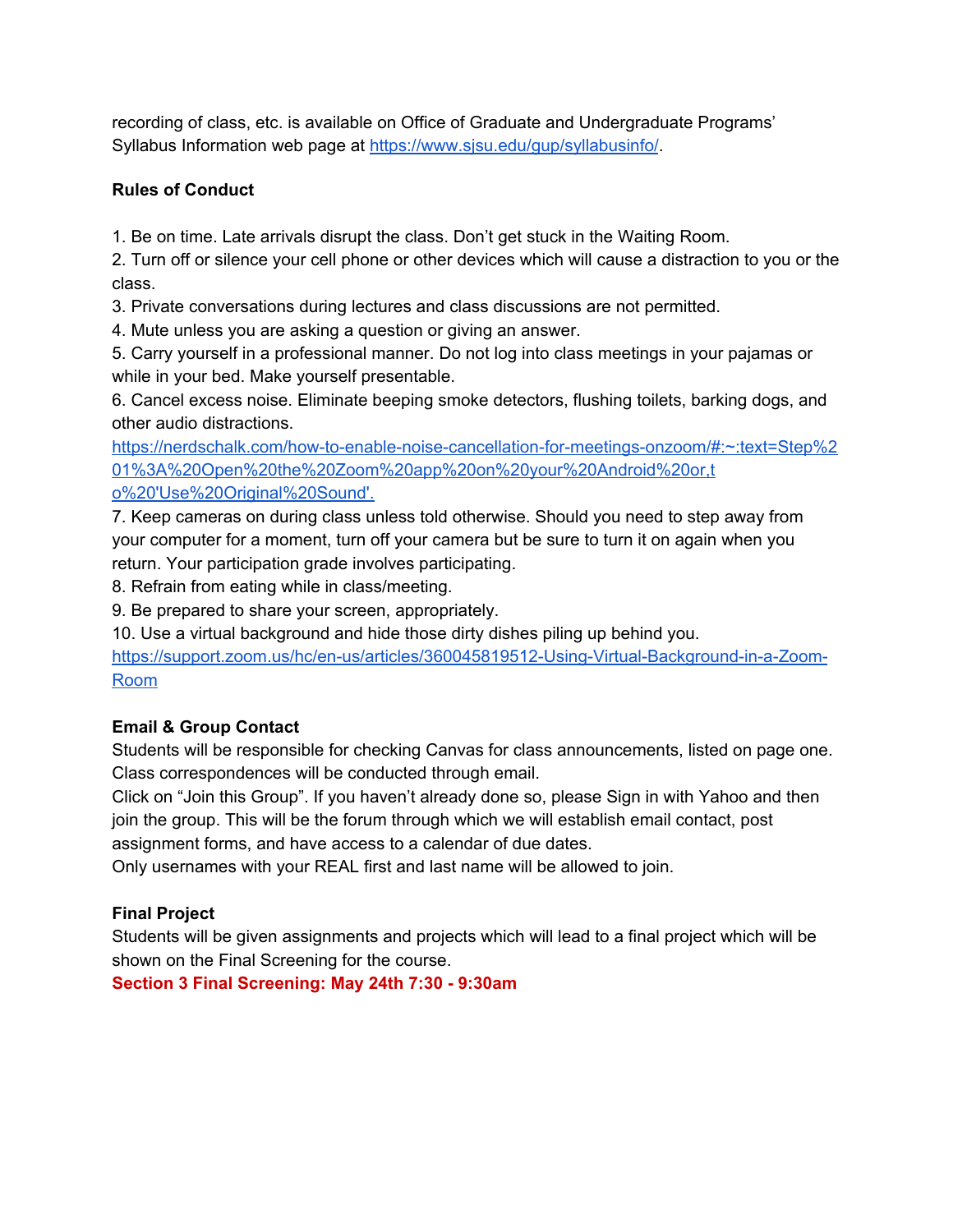# **ANI 31 Spring 2022 Course Schedule**

Schedule subject to change with notice through class meetings and Announcements in Canvas.

# **Course Schedule**

| <b>Week</b>    | <b>Date</b> | Topics, Readings, Assignments, Deadlines                                                                                 |
|----------------|-------------|--------------------------------------------------------------------------------------------------------------------------|
| 1              | 1/26        | First Day!<br>Syllabus review, download software, class expectations, questions<br>Animating in Animate - program layout |
| $\overline{2}$ | 1/31        | Animating in Animate - program layout 02<br>Slow in/out, in class Spacing exercise                                       |
| $\overline{2}$ | 2/2         | Lecture/Work in class: Ball Bounce in place<br>Read ASK p.39-45                                                          |
| 3              | 2/7         | Lecture: Progressive Ball Bounce<br>Due : Ball Bounce in place                                                           |
| 3              | 2/9         | Work & Crit: Progressive Ball Bounce<br>Reading ASK p46-57                                                               |
| $\overline{4}$ | 2/14        | Due: Progressive Ball Bounce<br>Due: Mini Comic due                                                                      |
| 4              | 2/16        | Lecture: Brick drop                                                                                                      |
| 5              | 2/21        | Work & Crit: Brick Drop                                                                                                  |
| 5              | 2/23        | Lecture: Jump<br>Due: Reading ASK 61-68                                                                                  |
| 6              | 2/28        | Due: Jump                                                                                                                |
| 6              | 3/2         | Lecture: Paper Drop                                                                                                      |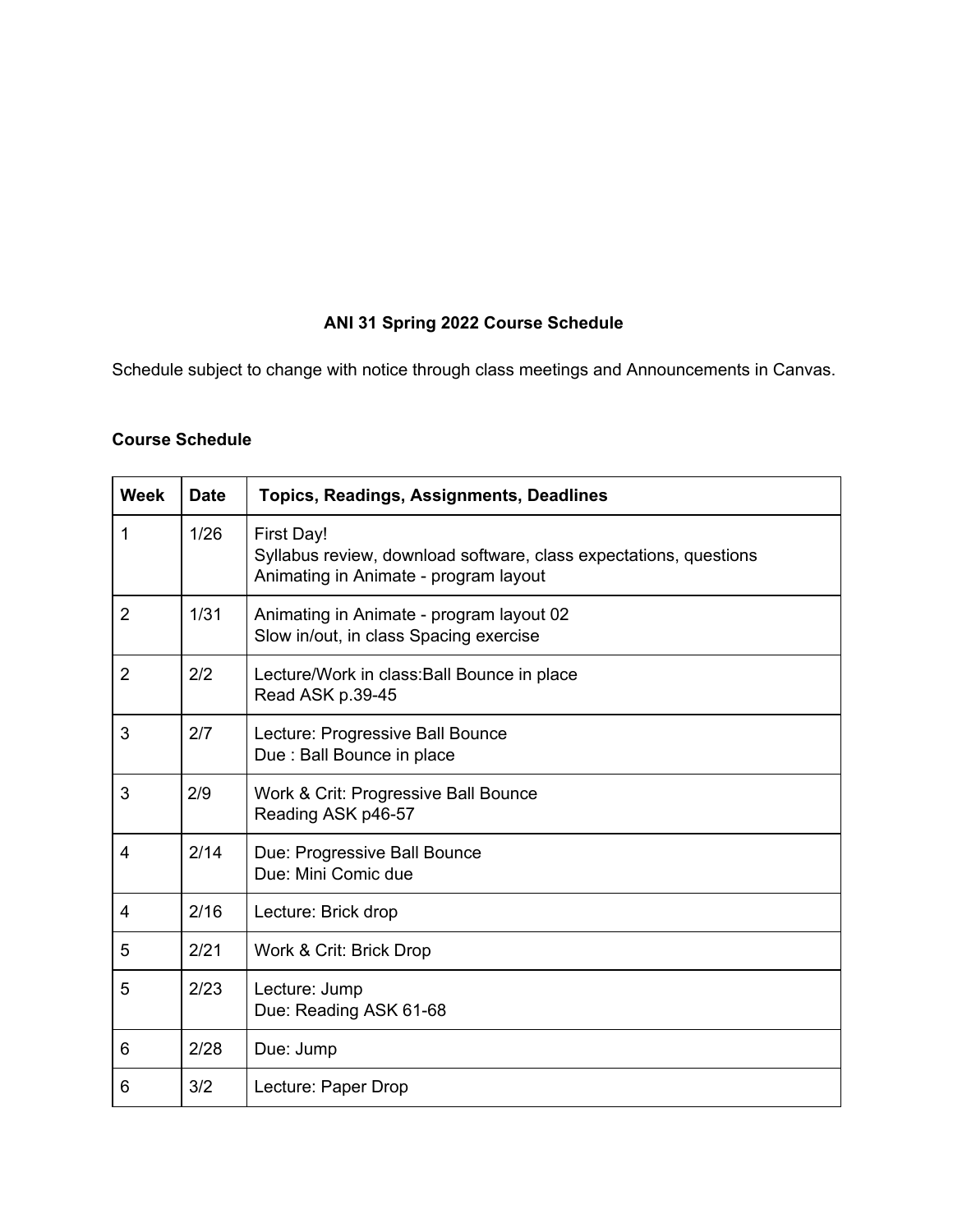|                |      | Due: Reading: ASK 70-79                                                    |
|----------------|------|----------------------------------------------------------------------------|
| 7              | 3/7  | Work & Crit: paper drop<br>Due Character turnaround                        |
| $\overline{7}$ | 3/9  | Lecture Basic Walks - no arms<br>Due: paper drop<br>Due: ASK 102-109 - 117 |
| 8              | 3/14 | Lecture: Adding arms<br>Due: Walk-no arms                                  |
| 8              | 3/16 | Work & Crit: Basic walk with arms<br>Due Reading ASK 118-127               |
| 9              | 3/21 | Lecture: Character walks/strides<br>Double bounce, skips, sneaks, limpsetc |
| 9              | 3/23 | Workshop: Work in class<br>Due Reading: ASK 128-131                        |
| 10             | 3/28 | <b>Spring break</b>                                                        |
| 10             | 3/30 | <b>Spring break</b>                                                        |

| 11 | 4/4  | Workshop: Character Walk                                                             |
|----|------|--------------------------------------------------------------------------------------|
| 11 | 4/6  | Lecture: Greeting card<br>Due: Character Walk<br>2 nouns 2 adjectives comic exercise |
| 12 | 4/11 | Due: Greeting card first pass<br>Reading: ASK 135-145<br>Theme park                  |
| 12 | 4/13 | Lecture: introduce final project<br>Due:Reading ASK 148-155                          |
| 13 | 4/18 | Lecture: Story<br>Due: Greeting card final<br>Reading ASK 217-235                    |
| 13 | 4/20 | Storyboard/animatic                                                                  |
| 14 | 4/25 | Storyboard/animatic                                                                  |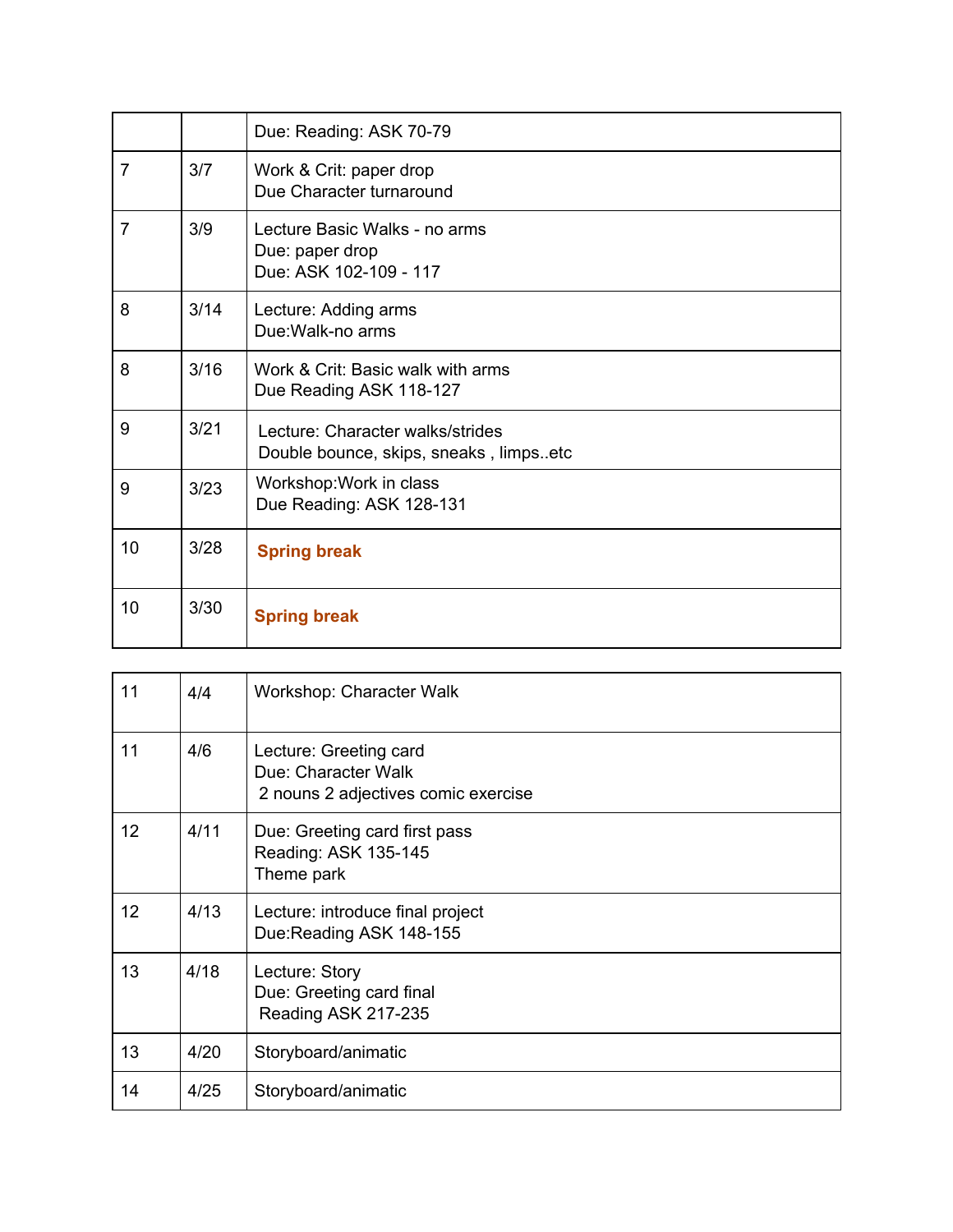| 14            | 4/27 | Keys to time                                                                                                                                   |
|---------------|------|------------------------------------------------------------------------------------------------------------------------------------------------|
| 15            | 5/2  | <b>First Pass Animation</b>                                                                                                                    |
| 15            | 5/4  | Second Pass Animation                                                                                                                          |
| 16            | 5/16 | Last day of instruction<br>Workshop.                                                                                                           |
| Final<br>Exam | 5/23 | 5:15PM-7:30PM<br>Make sure final work is posted to the drive no less than 2 hours prior to<br>class start.<br>Thank you for taking the class!! |

# **University Policies General Expectations, Rights and Responsibilities of the Student**

As members of the academic community, students accept both the rights and responsibilities incumbent upon all members of the institution. Students are encouraged to familiarize themselves with SJSU's policies and practices pertaining to the procedures to follow if and when questions or concerns about a class arise. See University Policy S90–5 at http://www.sjsu.edu/senate/docs/S90-5.pdf. More detailed information on a variety of related topics is available in the SJSU catalog, at http://info.sjsu.edu/web-dbgen/narr/catalog/rec-12234.12506.html. In general, it is recommended that students begin by seeking clarification or discussing concerns with their instructor. If such conversation is not possible, or if it does not serve to address the issue, it is recommended that the student contact the Department Chair as a next step.

# **Dropping and Adding**

Students are responsible for understanding the policies and procedures about add/drop, grade forgiveness, etc. Refer to the current semester's Catalog Policies section at http://info.sjsu.edu/static/catalog/policies.html. Add/drop deadlines can be found on the current academic year calendars document on the Academic Calendars webpage at http://www.sjsu.edu/provost/services/academic\_calendars/. The Late Drop Policy is available at http://www.sjsu.edu/aars/policies/latedrops/policy/**.** Students should be aware of the current deadlines and penalties for dropping classes.

Information about the latest changes and news is available at the Advising Hub at http://www.sjsu.edu/advising/.

#### **Consent for Recording of Class and Public Sharing of Instructor Material**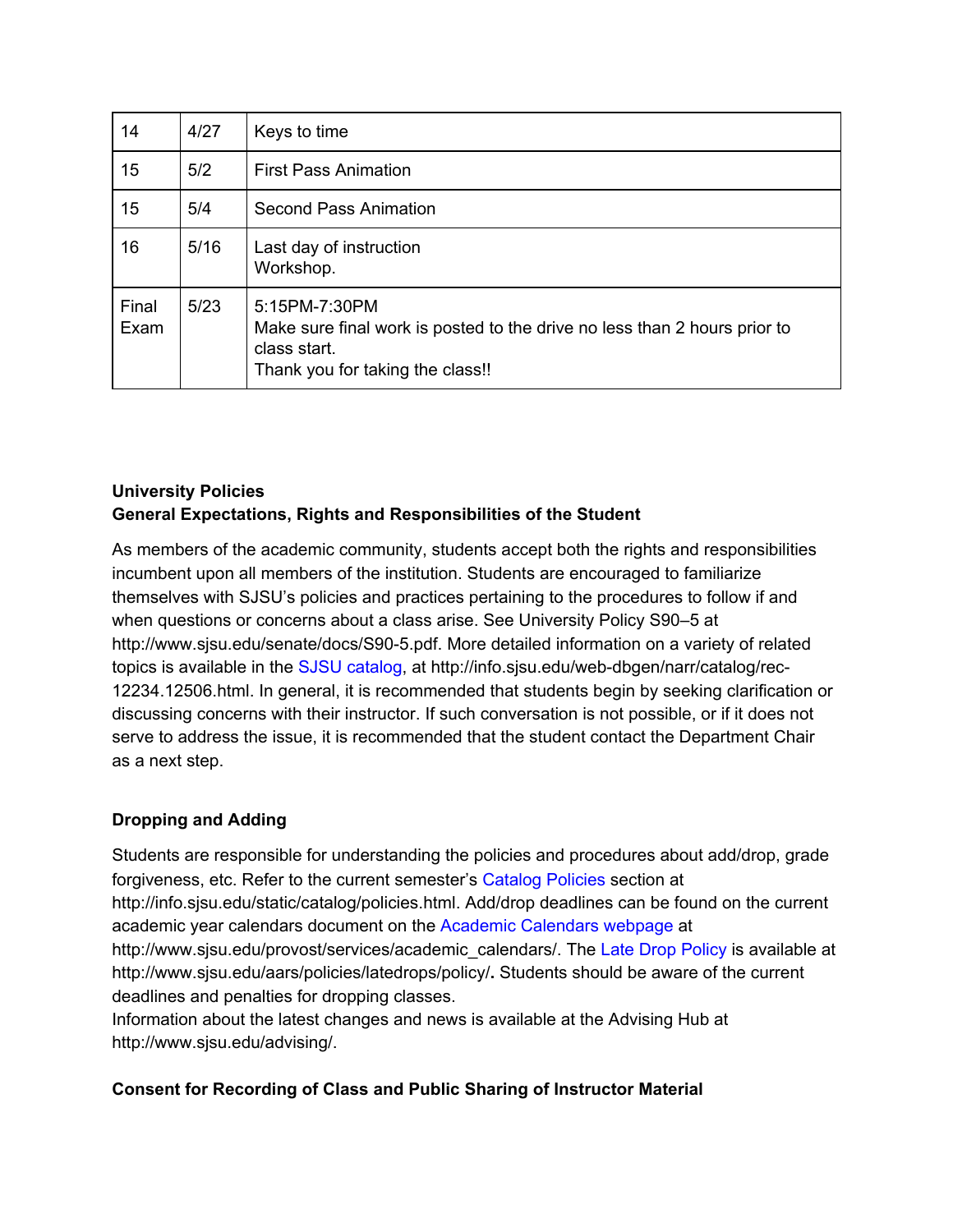University Policy S12-7, http://www.sjsu.edu/senate/docs/S12-7.pdf, requires students to obtain instructor's permission to record the course and the following items to be included in the syllabus:

• "Common courtesy and professional behavior dictate that you notify someone when you are recording him/her. You must obtain the instructor's permission to make audio or video recordings in this class. Such permission allows the recordings to be used for your private, study purposes only. The recordings are the intellectual property of the instructor; you have not been given any rights to reproduce or distribute the material."

- $\circ$  It is suggested that the greensheet include the instructor's process for granting permission, whether in writing or orally and whether for the whole semester or on a class by class basis.
- $\circ$  In classes where active participation of students or quests may be on the recording, permission of those students or guests should be obtained as well.

• "Course material developed by the instructor is the intellectual property of the instructor and cannot be shared publicly without his/her approval. You may not publicly share or upload instructor generated material for this course such as exam questions, lecture notes, or homework solutions without instructor consent."

#### **Academic integrity**

Your commitment, as a student, to learning is evidenced by your enrollment at San Jose State University. The University Academic Integrity Policy S07-2 at http://www.sjsu.edu/senate/docs/S07-2.pdf requires you to be honest in all your academic coursework. Faculty members are required to report all infractions to the office of Student Conduct and Ethical Development. The Student Conduct and Ethical Development website is available at http://www.sjsu.edu/studentconduct/.

#### **Campus Policy in Compliance with the American Disabilities Act**

If you need course adaptations or accommodations because of a disability, or if you need to make special arrangements in case the building must be evacuated, please make an appointment with me as soon as possible, or see me during office hours. Presidential Directive 97-03 at http://www.sjsu.edu/president/docs/directives/PD\_1997-03.pdf requires that students with disabilities requesting accommodations must register with the Accessible Education Center (AEC) at http://www.sjsu.edu/aec to establish a record of their disability.

#### **Student Technology Resources**

Computer labs for student use are available in the Academic Success Center at http://www.sjsu.edu/at/asc/ located on the 1st floor of Clark Hall and in the Associated Students Lab on the 2nd floor of the Student Union. Additional computer labs may be available in your